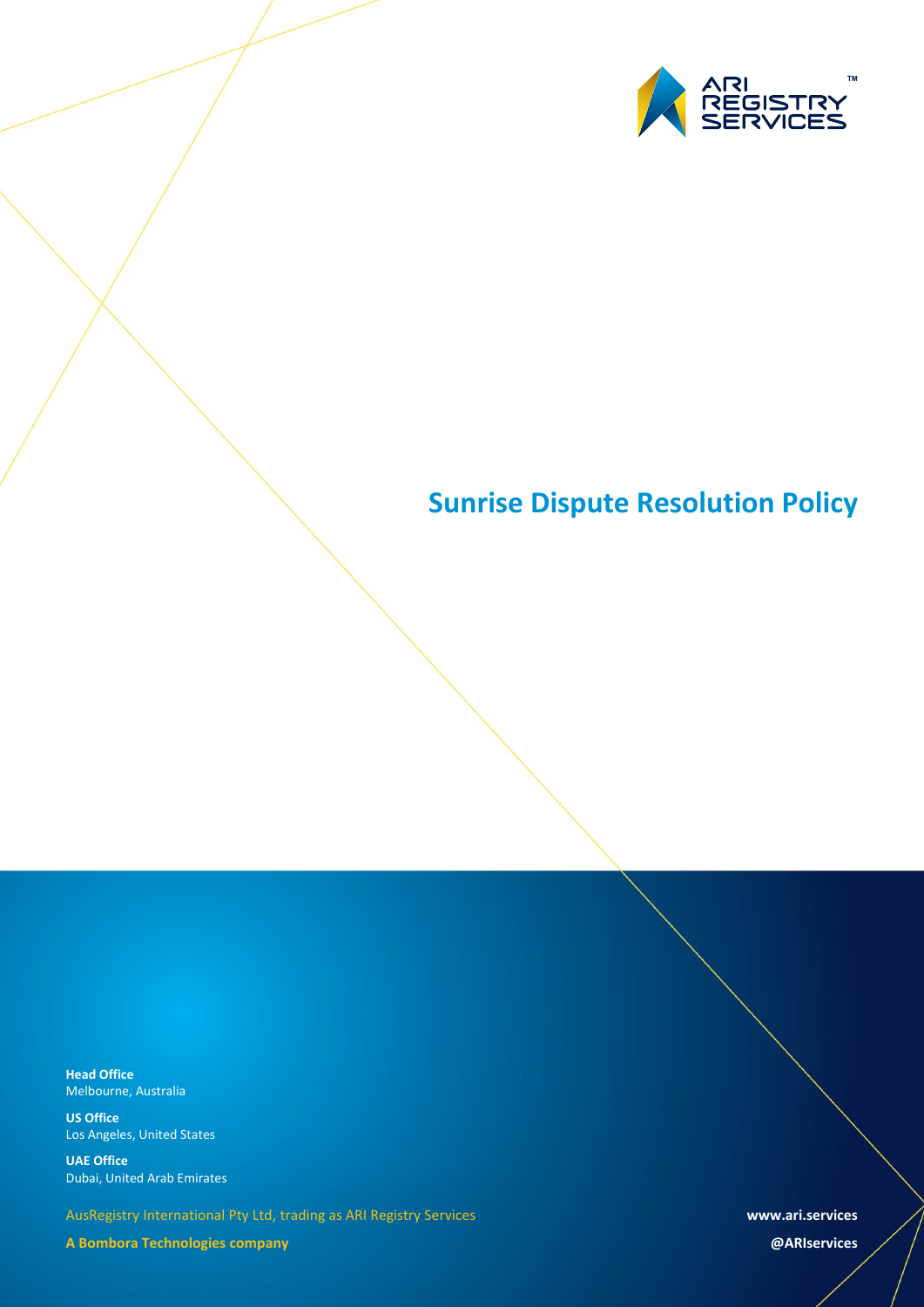This document is provided pursuant to the disclaimer provided on the last page.

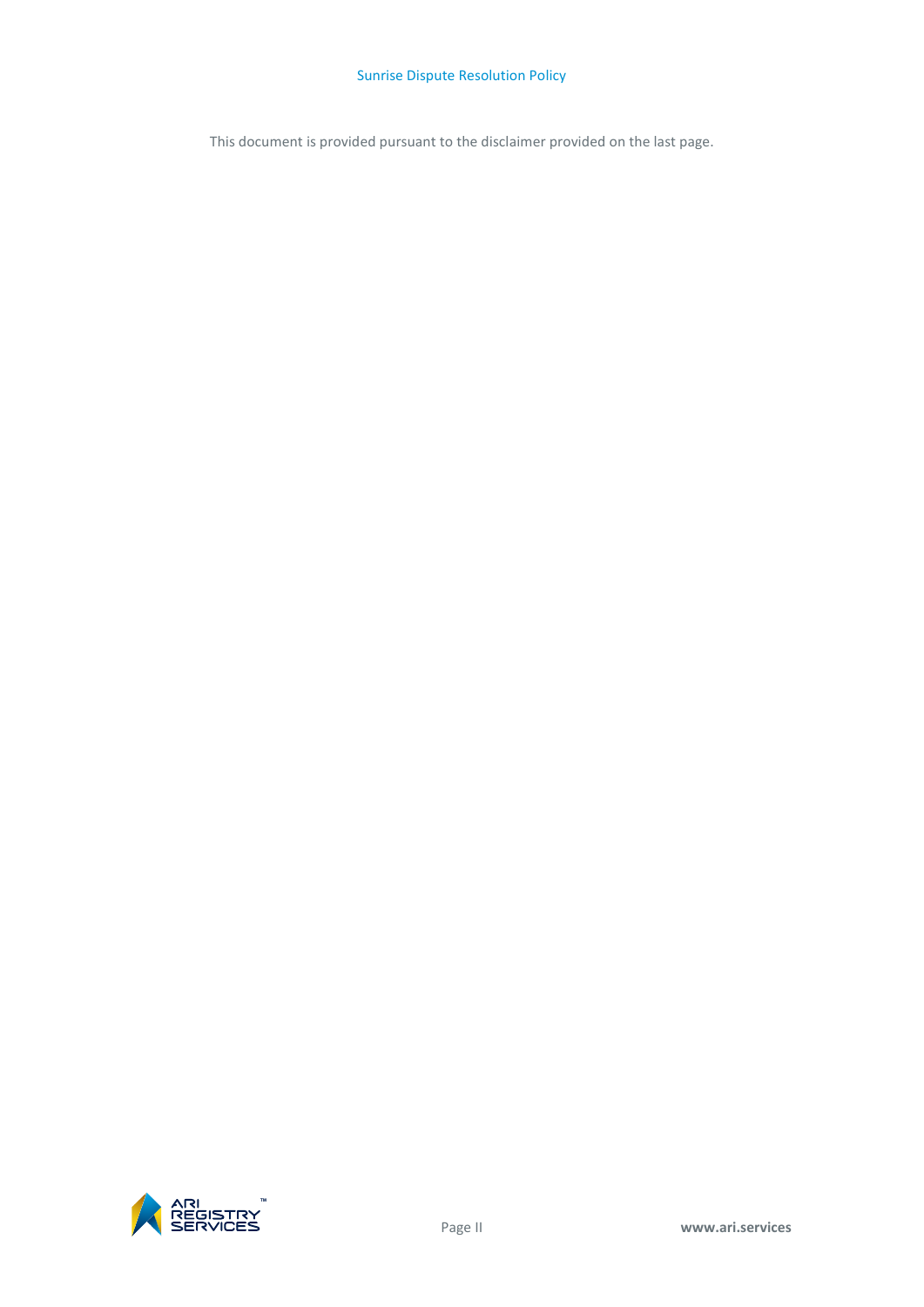## **Contents**

| $3^{\circ}$ |  |
|-------------|--|
|             |  |
|             |  |

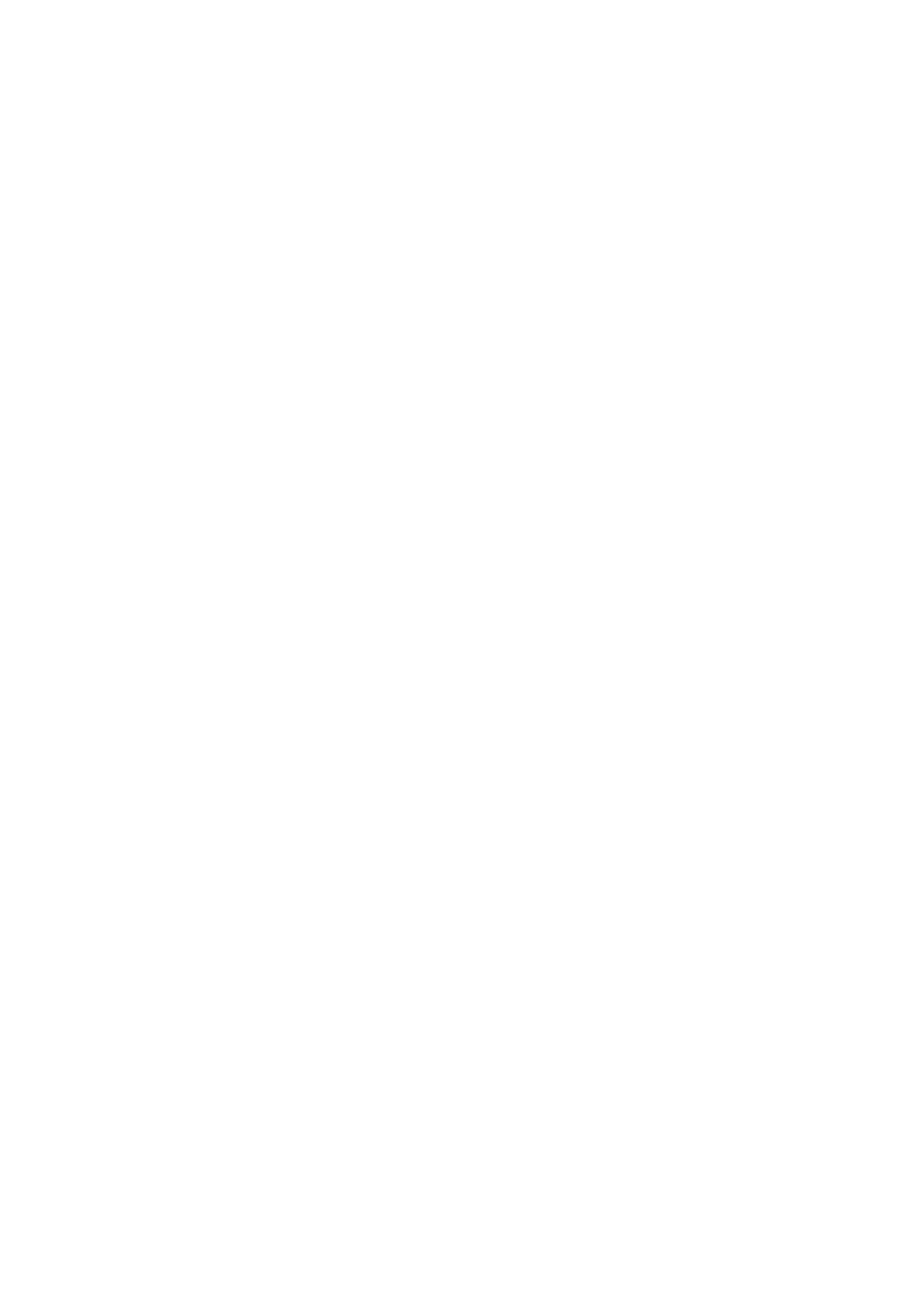## <span id="page-4-0"></span>**1 Definitions**

In this policy:

**Allocation** means the method by which a domain name is created and assigned to an Applicant; **Allocated** shall have a corresponding meaning.

**Applicant** means a natural or legal person, company or organisation in whose name an Application is submitted.

**Application** means the complete and technically correct request for a domain name, which complies with the Published Policies.

**Challenge** means a dispute related to an Application submitted during the Sunrise Period or a Sunrise Registration, brought about on the grounds for dispute described in this policy; **Challenged** shall have a corresponding meaning.

**Complainant** means a third party seeking to challenge an Application submitted during the Sunrise Period or a Sunrise Registration on the grounds described in this policy.

**Customer Registration Agreement** means an agreement between a Registrar and a customer.

**ICANN** means the Internet Corporation for Assigned Names and Numbers, its successors and assigns.

**ICANN Registry Agreement Date** refers to the date on which we signed the agreement for the TLD with ICANN and shall mean 11 December 2014.

**General Registration** means the period of time defined as such in our Launch Policy.

**Launch Policy** means the policy issued by us describing, amongst other things the requirements of a Sunrise Registration and any associated Allocation mechanisms.

**Published Policies** collectively means:

- **those specifications and policies established and published from time to time by us or any** of our designated representatives; and
- any ICANN Temporary Specifications or Policies and Consensus Policies or any Rights Protection Mechanisms and associated rules, policies, requirements and procedures (as defined in our agreement with ICANN).

**Registrant** means a natural or legal person, company or organisation in whose name a domain name is Allocated in the TLD.

**Registrar** means an entity that is authorised to offer domain name registration services in relation to the TLD.

**Registry** means the systems used to record, store and maintain details of domain names in the TLD.

**Respondent** means the Registrant of a Sunrise Registration against which a Challenge is initiated.

**Service** means the services that we provide in relation to the TLD.

**SMD File** means the Signed Mark Data file provided by the TMCH Sunrise and Claims Operator to a holder of a Validated Mark which is encoded with information such as the Labels that may be Allocated during a Sunrise Period.

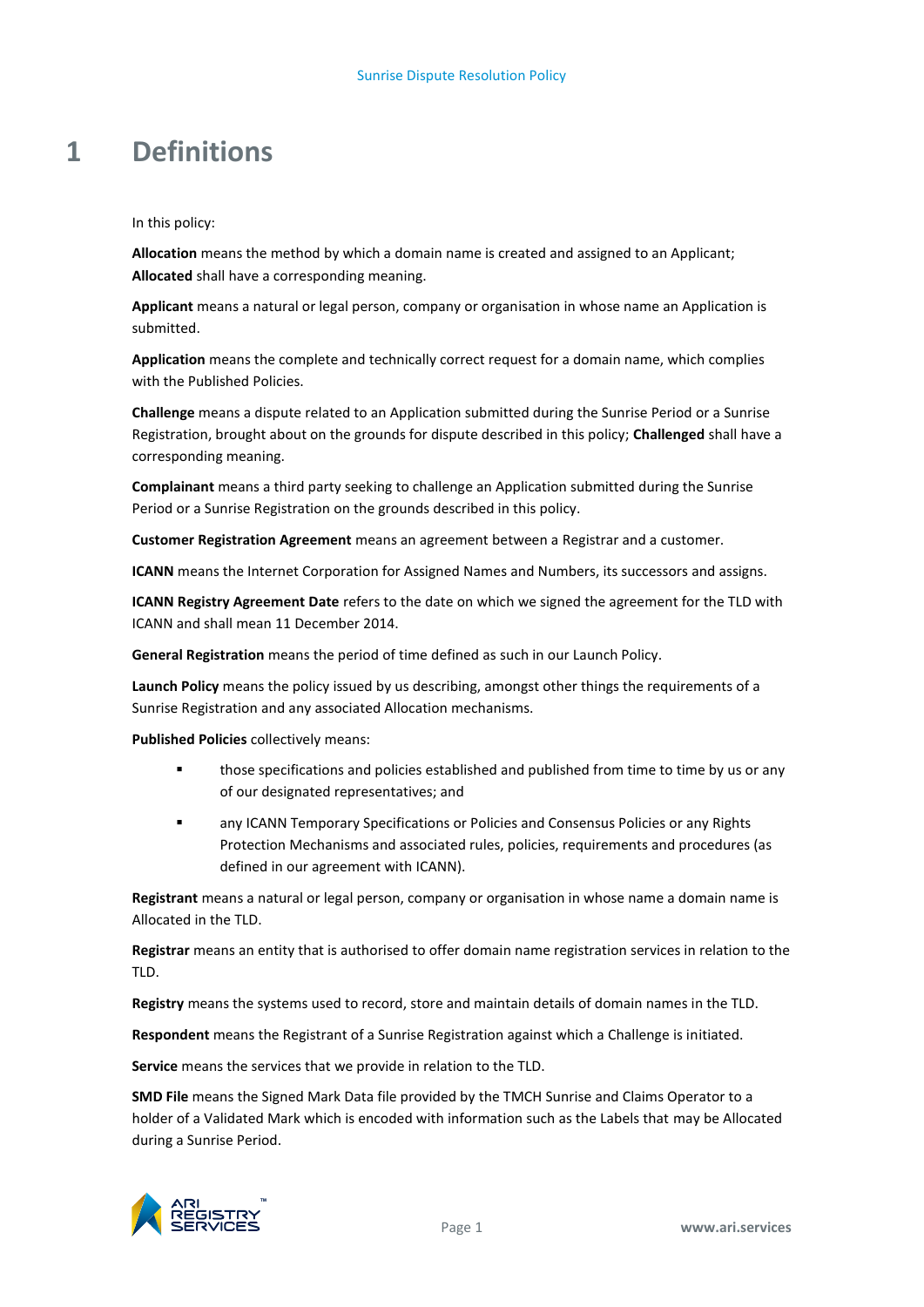**Sunrise Period** means the period during which Sunrise-Eligible Rights Holders have the opportunity to submit an Application for a domain name in the TLD prior to the General Registration.

**Sunrise Registration** means a domain name Allocated to a Sunrise-Eligible Rights Holder and applied for during the Sunrise Period.

**Sunrise-Eligible Rights Holders** means Trademark Holders who have been issued with a SMD File from the TMCH Sunrise and Claims Operator and meet the Sunrise Eligibility Requirements specified in our Launch Policy.

TLD means Top Level Domain and for the purpose of this policy shall mean .study.

**TLD Reveal Date** refers to the date that ICANN announced our application for the TLD and shall mean 13 July 2012 at 11:00 UTC.

**We**, **us** and **our** means Open Universities Australia Pty Limited ACN 053 431 888 or our designated representatives.

**You** and **your** means the person or entity receiving or accessing the Service.

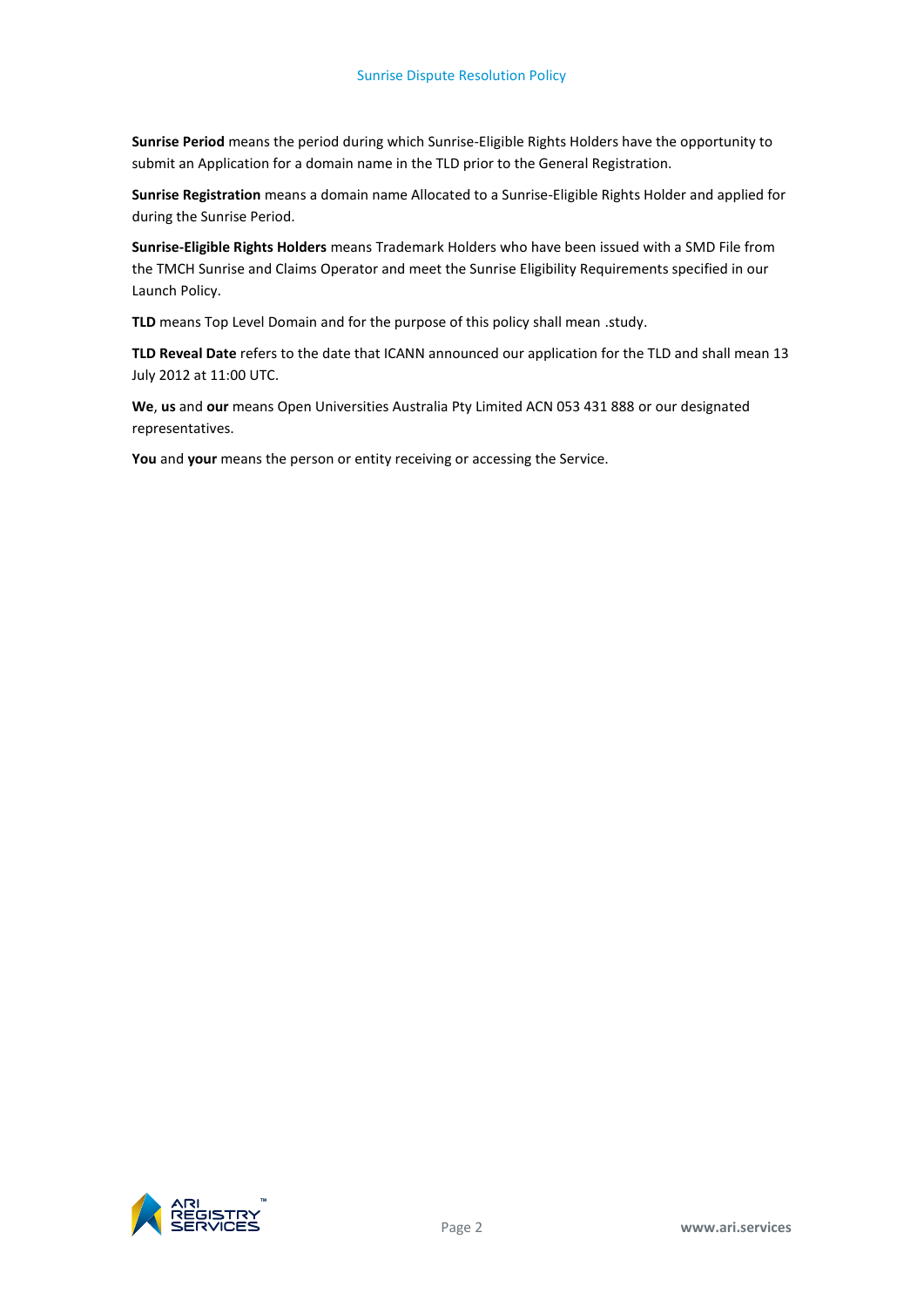# <span id="page-6-0"></span>**2 About this document**

This document describes our Sunrise Dispute Resolution Policy. Document Identifier: STU-LAU-002 Publication Date: 03 August 2015 Status: CURRENT

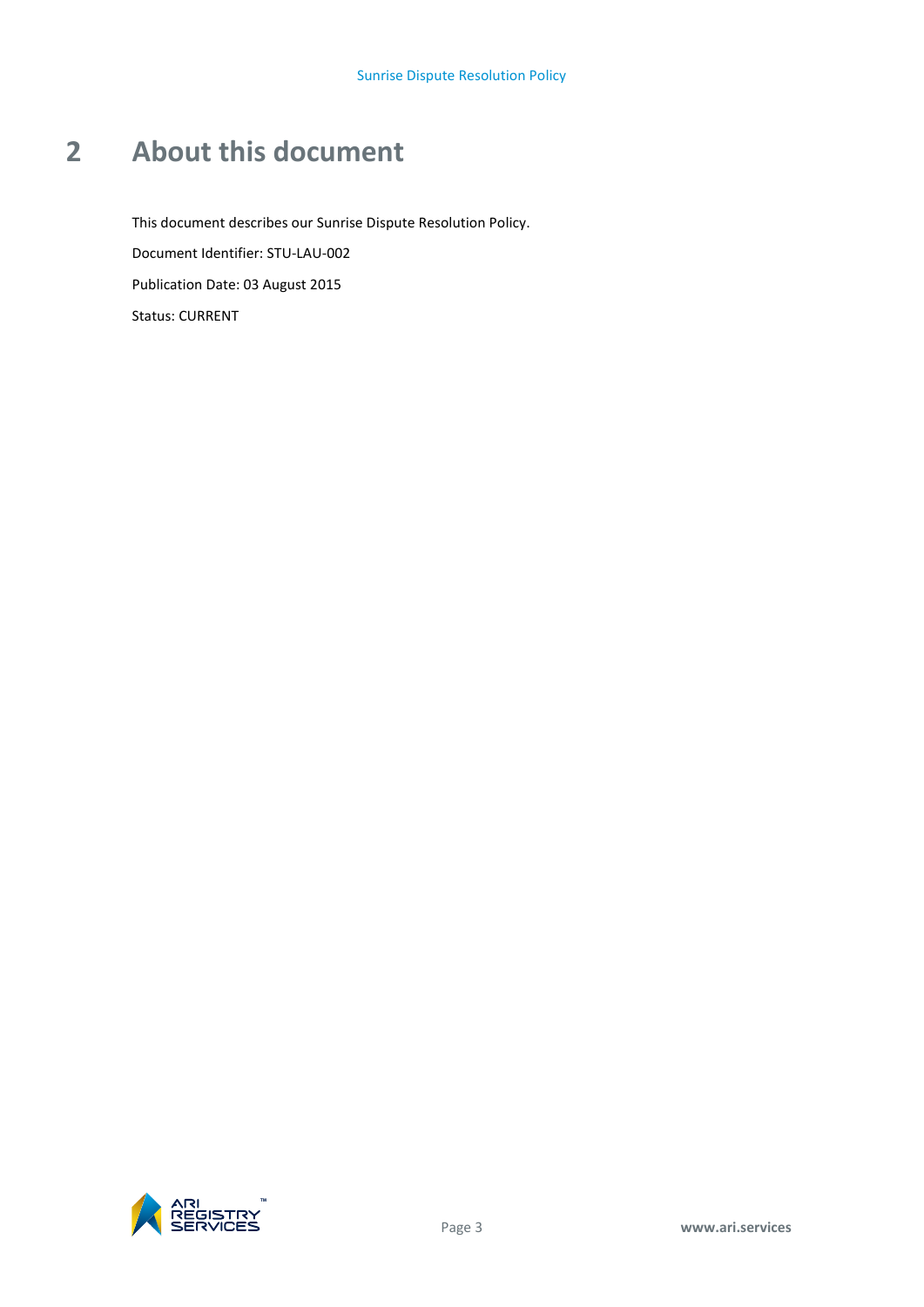# <span id="page-7-0"></span>**3 Purpose**

The purpose of this document is to describe our policy on Sunrise Registration dispute resolution and to provide a method by which Challenges may be resolved.

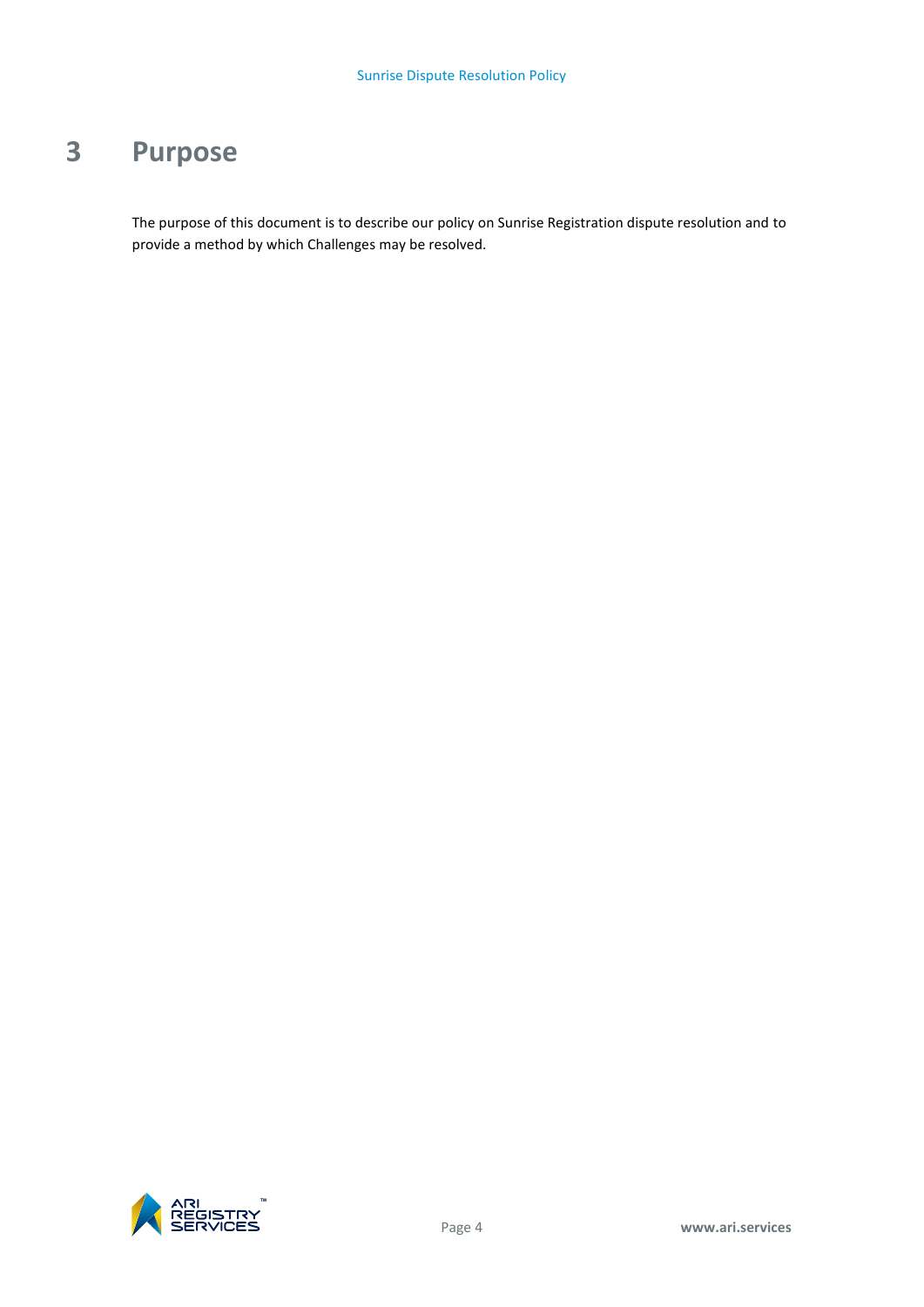# <span id="page-8-0"></span>**4 Policy statement**

## **Background and objectives**

We have developed a Sunrise Dispute Resolution Policy that meets the requirements of ICANN in relation to the implementation of certain rights protection mechanisms for the TLD. Our Launch Policy can be found in the policy section of our website at the following link: [http://nic.study/.](http://nic.study/)

In addition to the Launch Policy, ICANN's requirements also prescribe the implementation of a mechanism to address Challenges to Applications submitted during the Sunrise Period and Sunrise Registrations.

The Published Policies are incorporated by reference to the agreement entered into by a Registrant at the time of registration of a domain name.

## **Application of this policy**

This policy applies to Applications submitted during the Sunrise Period and Sunrise Registrations, and comes into effect upon the conclusion of the Sunrise Period.

## **Grounds for challenge**

This policy covers Challenges regarding Applications submitted during the Sunrise Period and Sunrise Registrations on the following grounds:

| Ground 1        | At the time the Challenged domain name was Allocated, the Registrant did not hold a trademark<br>registration of national effect (or regional effect), or the trademark had not been court-validated<br>or protected by statute or treaty. |
|-----------------|--------------------------------------------------------------------------------------------------------------------------------------------------------------------------------------------------------------------------------------------|
| <b>Ground 2</b> | The domain name is not identical to the trademark on which the Registrant based its Sunrise<br>Registration.                                                                                                                               |
| <b>Ground 3</b> | The trademark registration on which the Registrant based its Sunrise Registration is not of<br>national effect (or regional effect) or the trademark had not been court-validated or protected by<br>statute or treaty.                    |
| <b>Ground 4</b> | The trademark registration on which the domain name Registrant based its Sunrise Registration<br>was not issued on or before the ICANN Registry Agreement Date; and was not applied for on or<br>before the TLD Reveal Date.               |
| <b>Ground 5</b> | Where the Application is referred to the auction provider, the auction was not executed in<br>accordance with the auction rules.                                                                                                           |

A Challenge brought on these grounds will be subject to this policy, each of which are described further in this document.

## **Challenges related to grounds 1, 2, 3 and 4**

#### **Procedure**

All Challenges on Grounds 1, 2, 3 and 4 must be submitted to our Sunrise Dispute Resolution Policy service provider, the Forum.

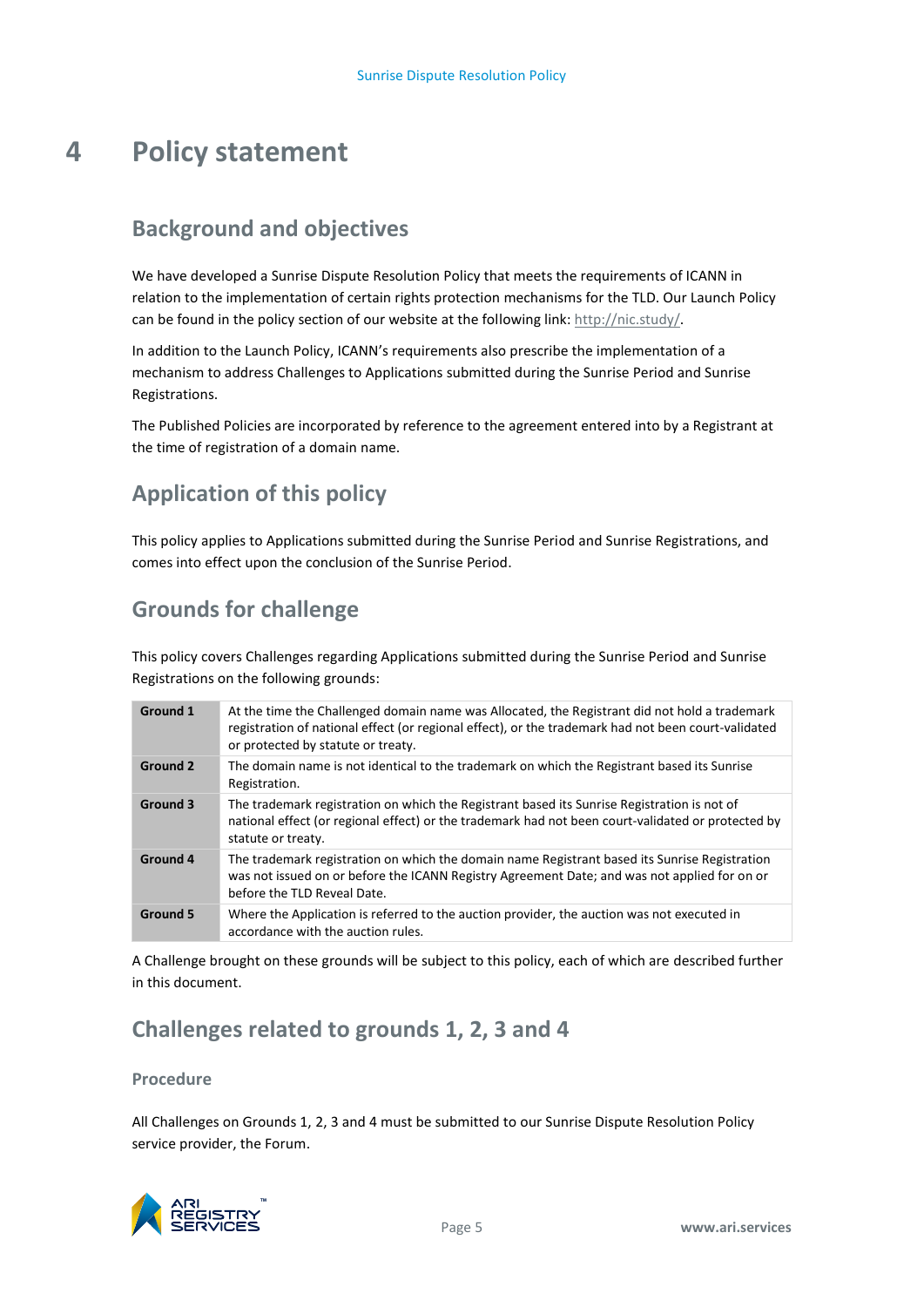All such Challenges must be submitted in accordance with the Forum's sunrise dispute resolution policy and rules which may be found at the following link: http://www.adrforum.com/ ("Forum's Policies and Rules)"

#### **Examination of the Challenge**

All Challenges on these grounds will be handled, and determinations made, in accordance with the Forum's Policies and Rules.

The remedies available to a Complainant are limited to those described in the Forum's Policies and Rules.

#### **Our involvement**

We will not participate in the administration or conduct of any proceedings under the Forum's Policies and Rules.

We will comply in a timely manner with all requests made by the Forum, including the implementation of determinations, as required under the Forum's Policies and Rules.

## **Challenges related to ground 5**

#### **Procedure**

All Challenges on ground 5 must be submitted as described in the auction provider's auction rules.

All such Challenges must be submitted in accordance with the Auction Dispute Resolution Policy which may be found at the following link: [http://auction.study/.](http://auction.study/)

#### **Examination of the Challenge**

All Challenges on these grounds will be handled, and determinations made, in accordance with the Auction Dispute Resolution Policy.

The remedies available to a Complainant are limited to those described in the Auction Dispute Resolution Policy.

#### **Our involvement**

We will not participate in the administration or conduct of any proceedings under the Auction Dispute Resolution Policy.

We will comply in a timely manner with all requests made by the auction provider, including the implementation of determinations, as required under the Auction Dispute Resolution Policy.

### **Multiple Challenges**

Where more than one Challenge is received in relation to the same domain name, each Challenge will be addressed in the order in which it was received.

A Challenge may not relate to more than one domain name.

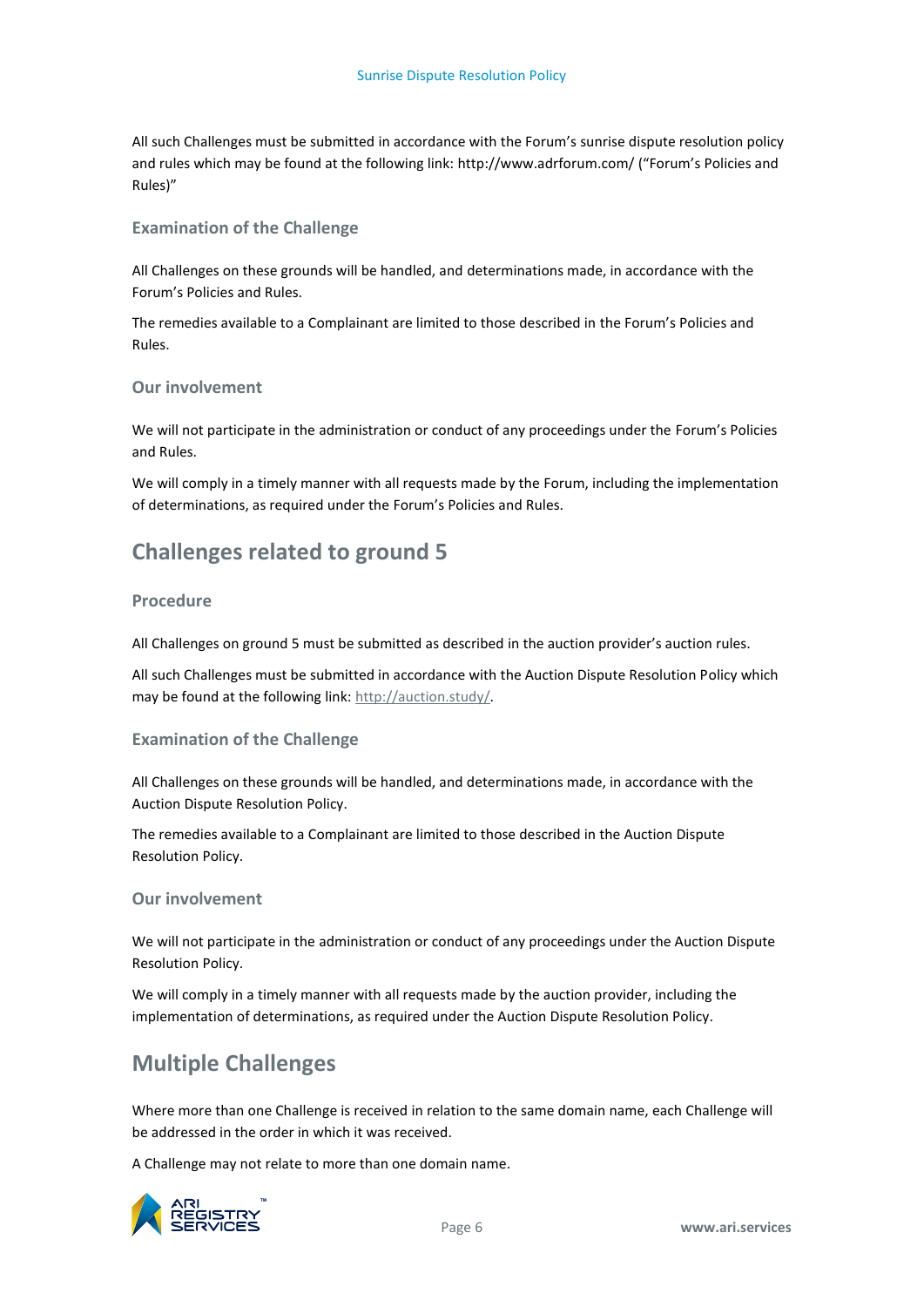## **Language**

The language of all submissions and proceedings under this policy will be English.

Supporting evidence may be provided in its original language, provided such evidence is accompanied by a certified English translation of all relevant text.

## **Indemnification**

The Registrar of the Sunrise Registration, Respondent and the Complainant will indemnify, defend and hold harmless us and our respective employees, contractors, agents and service providers, against any claim brought or filed by a third party against us, in relation to the operation of this policy including any decision of the Forum or the auction provider.

Neither party may name us, the Forum or the auction provider as a party, or otherwise include us, the Forum or the auction provider, in any judicial proceeding relating to the dispute or the administration of this policy.

Neither we nor our respective employees, contractors, agents and service providers, shall be liable to a party for any act or omission in connection with any administrative proceeding under this policy.

The Complainant shall be directly and solely liable to the Registrant in the event that it prevails in circumstances where the Registrant is lawfully entitled to registration and use of the registered domain name in the TLD.

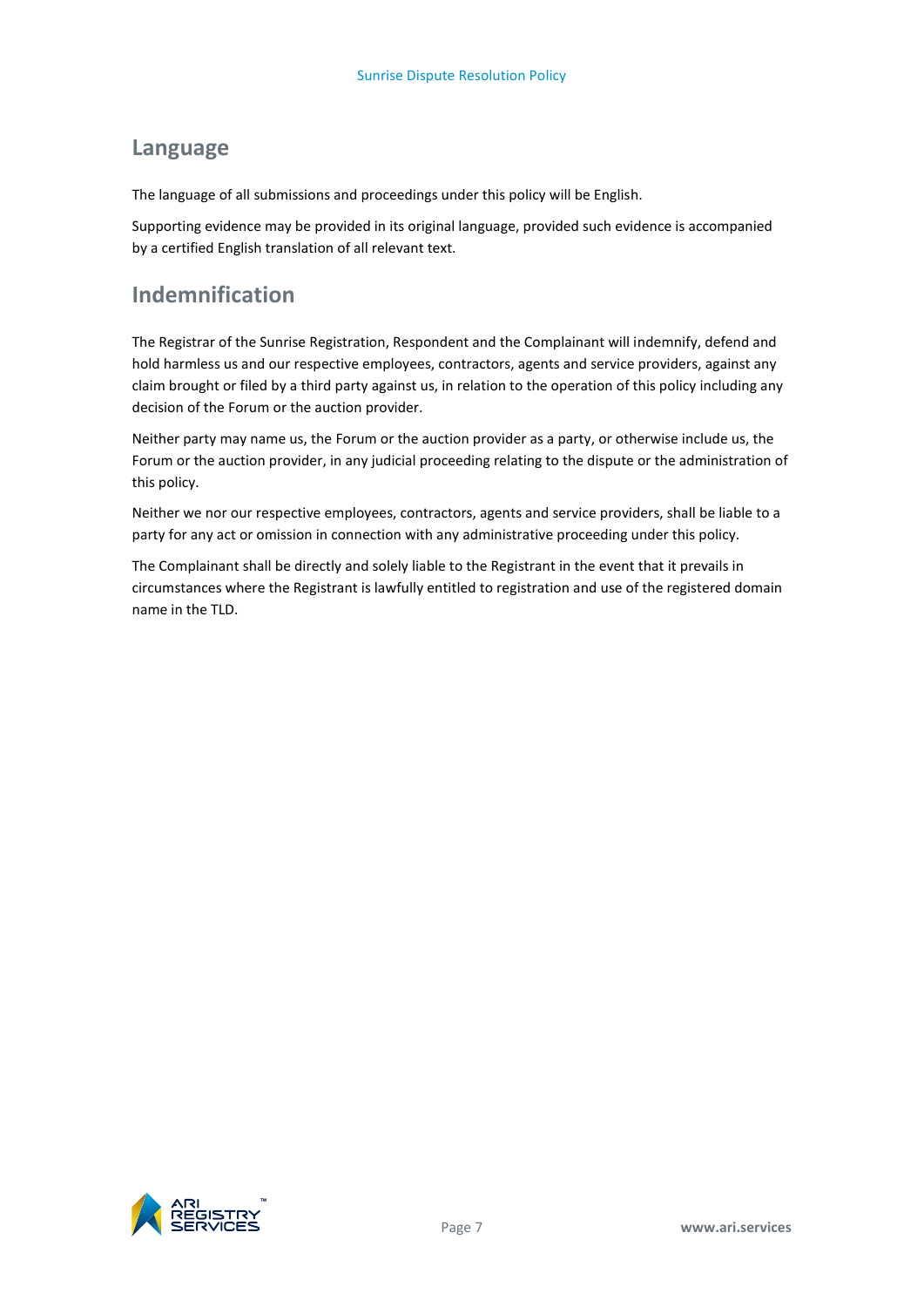# <span id="page-11-0"></span>**5 Definition and review**

This document has been prepared and published to represent our policy regarding the administrative and technical management of the TLD.

All domain names in the TLD are subject to the Published Policies. It is your responsibility to ensure that you read and understand these policies as they apply to you. We may discontinue or amend any part or the whole of this policy from time to time at our absolute discretion.

Further policy and procedure in relation to the TLD can be found at the following link[: http://nic.study/.](http://nic.study/)

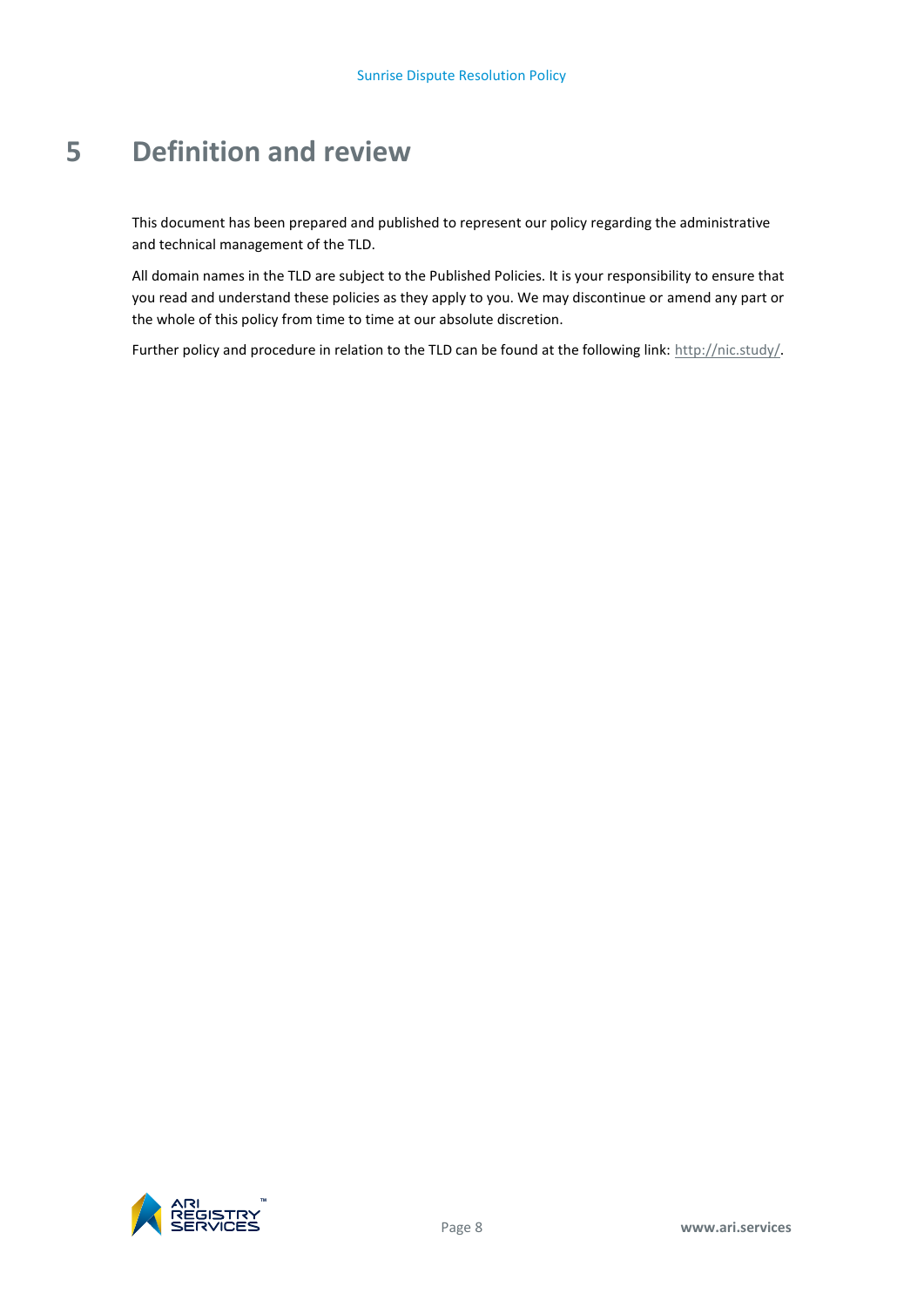#### **AusRegistry International Pty Ltd, trading as ARI Registry Services ABN 16103729620 ACN 103729620 A Bombora Technologies company**

#### **Definitions**

We, us and our means any or all of the Bombora Technologies Pty Ltd group of companies, their related entities and their respective officers, employees, contractors or sub-contractors.

#### **Disclaimer**

This document has been produced by us and is only for the information of the particular person to whom it is provided (the Recipient). This document is subject to copyright and may contain privileged and/or confidential information. As such, this document (or any part of it) may not be reproduced, distributed or published without our prior written consent.

This document has been prepared and presented in good faith based on our own information and sources which are believed to be reliable. We assume no responsibility for the accuracy, reliability or completeness of the information contained in this document (except to the extent that liability under statute cannot be excluded).

To the extent that we may be liable, liability is limited at our option to replacing, repairing or supplying equivalent goods or paying the cost of replacing, repairing or acquiring equivalent, or, in the case of services, re-supplying or paying the cost of having such re-supplied.

#### **Confidentiality Notice**

This document contains commercially sensitive information and information that is confidential to us. This document is intended solely for the named recipient, and its authorised employees, and legal, financial and accounting representatives (collectively, Authorised Recipients).

The recipients of this document must keep confidential all of the information disclosed in this document, and may only use the information for the purpose specified by us for its use. Under no circumstance may this document (or any part of this document) be disclosed, copied or reproduced to any person, other than the Authorised Recipients, without our prior written consent.

#### **Trademarks Notice**

Any of our names, trademarks, service marks, logos, and icons appearing in this document may not be used in any manner by recipients of this document without our prior written consent. All rights conferred under law are reserved.

All other trademarks contained within this document remain the property of their respective owners, and are used only to directly describe the products being provided by them or on their behalf. Their use in no way indicates any relationship between us and the owners of those other trademarks.

#### **Pricing Notice**

Any information or pricing provided in this document is subject to change without notice. Whilst we have compiled this document in good faith, based on what we believe is accurate and up-to-date information, it is possible that the pricing or other information contained in this document may require amendment due to changing market or other circumstances (including product discontinuation, manufacturer price changes, errors, or insufficient or inaccurate information having been provided by the recipient of this document or others, and other external circumstances). Additional charges may also apply for work that is out of scope.

The pricing in this document is based on our standard terms and conditions and is valid for a period of thirty (30) days from the date of this document.